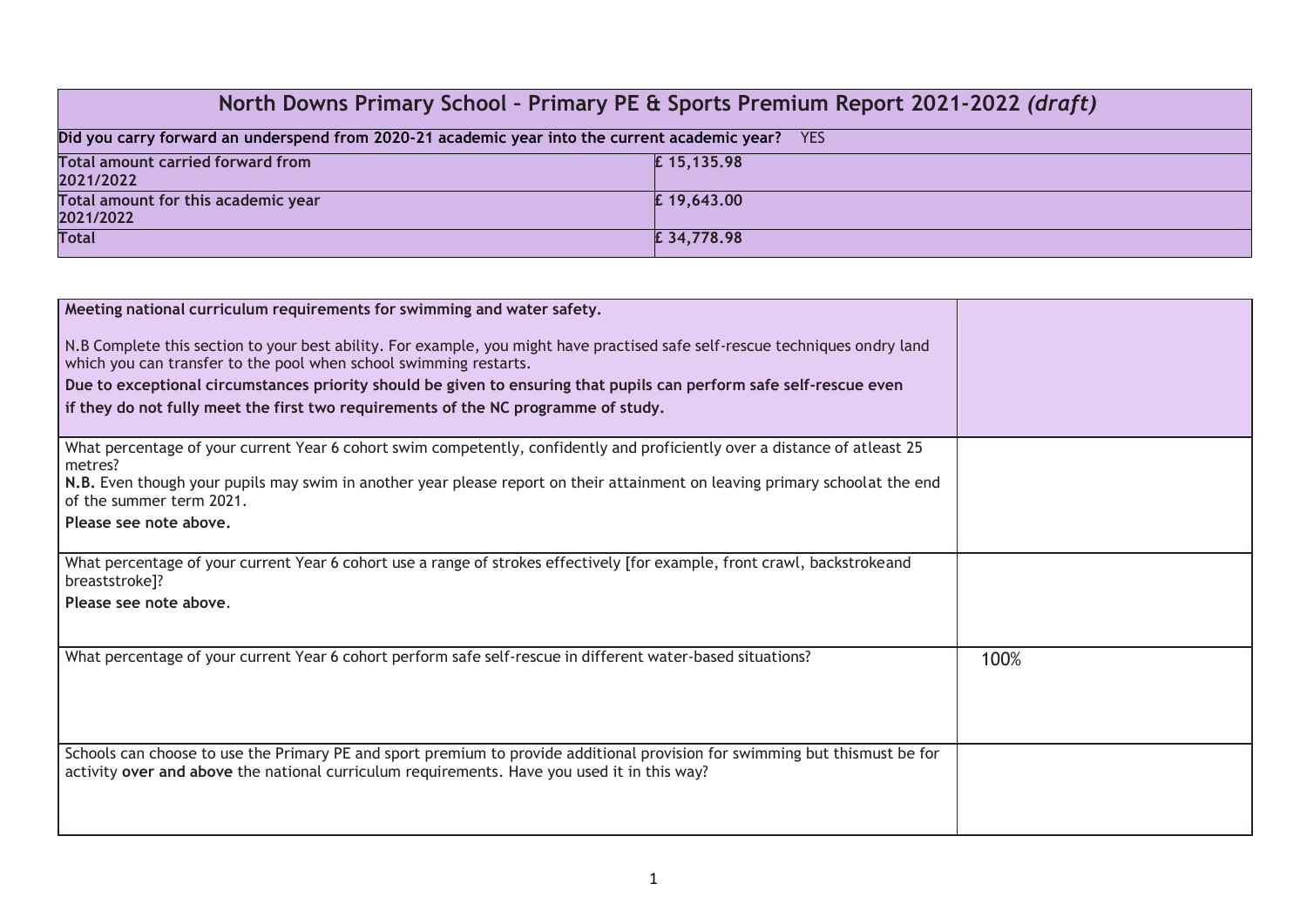| Key indicator 1: The engagement of all pupils in regular physical activity - Chief Medical Officer guidelines recommend that primary<br>school pupils undertake at least 30 minutes of physical activity a day in school |                                                                                                                                                                                                                                                                                                                                                                       |                                           |                                                                                                                                                                                                                                                                      | Percentage of total allocation: |
|--------------------------------------------------------------------------------------------------------------------------------------------------------------------------------------------------------------------------|-----------------------------------------------------------------------------------------------------------------------------------------------------------------------------------------------------------------------------------------------------------------------------------------------------------------------------------------------------------------------|-------------------------------------------|----------------------------------------------------------------------------------------------------------------------------------------------------------------------------------------------------------------------------------------------------------------------|---------------------------------|
| Intent                                                                                                                                                                                                                   | Implementation<br>Impact                                                                                                                                                                                                                                                                                                                                              |                                           | Sustainability and suggested<br>next steps:                                                                                                                                                                                                                          |                                 |
| To increase the amount of daily physical $\vert_{\bullet}$<br>activity across the school day for ALL<br>children and embed active breaks as<br>part of the school day.                                                   | Add additional active breaks every<br>non PE day for ALL children. (E.g.<br>daily mile or skipping)<br>Laps of the field playground to be<br>recorded and classes to compete for<br>a school fitness cup.<br>Active breaks to be embedded so<br>that they become part of the school<br>day for all classes.                                                           |                                           |                                                                                                                                                                                                                                                                      |                                 |
| To further develop activity levels at<br>lunch and break time play.<br>To ensure playtimes are more positive,<br>active and develop core skills such as<br>balance and coordination as well as<br>fitness.               | Children are remaining in key stages<br>at break and lunch time play so<br>additional equipment is needed for<br>each key stage to keep children<br>active and to develop core skills such<br>as balance and coordination.<br>Purchase this equipment for the<br>different sites.<br>Skipping workshop to encourage<br>children to skip and keep fit at<br>lunchtimes | £835.39<br><b>£250 TBC</b><br>Spring Term |                                                                                                                                                                                                                                                                      |                                 |
| To improve large play equipment at<br>Leigh site to develop skills of balance<br>coordination and climbing.                                                                                                              | Plan and get quotations and plans for<br>large playground equipment.<br>2 companies have quoted. 3rd<br>quotation and site visit booked for<br>mid-January                                                                                                                                                                                                            | £ TBC                                     |                                                                                                                                                                                                                                                                      |                                 |
| To reintroduce Year 5/6 Sports Crew to<br>lead the activities at lunchtime play.                                                                                                                                         | Select and send 10 year 6 children on<br>sports crew training<br>CS/S/JD to meet and discuss<br>playground development and<br>timetable for sports crew to lead<br>activities.<br>Set up playground leaders to                                                                                                                                                        | £225                                      | <b>Sports Crew</b><br>Sports Crew children are leading<br>active play for year 3/4 children at<br>lunchtimes . Approximately 20<br>children join their activities and<br>games each session.<br>Sports crew have supported the PE<br>lead and FONDS to run a charity |                                 |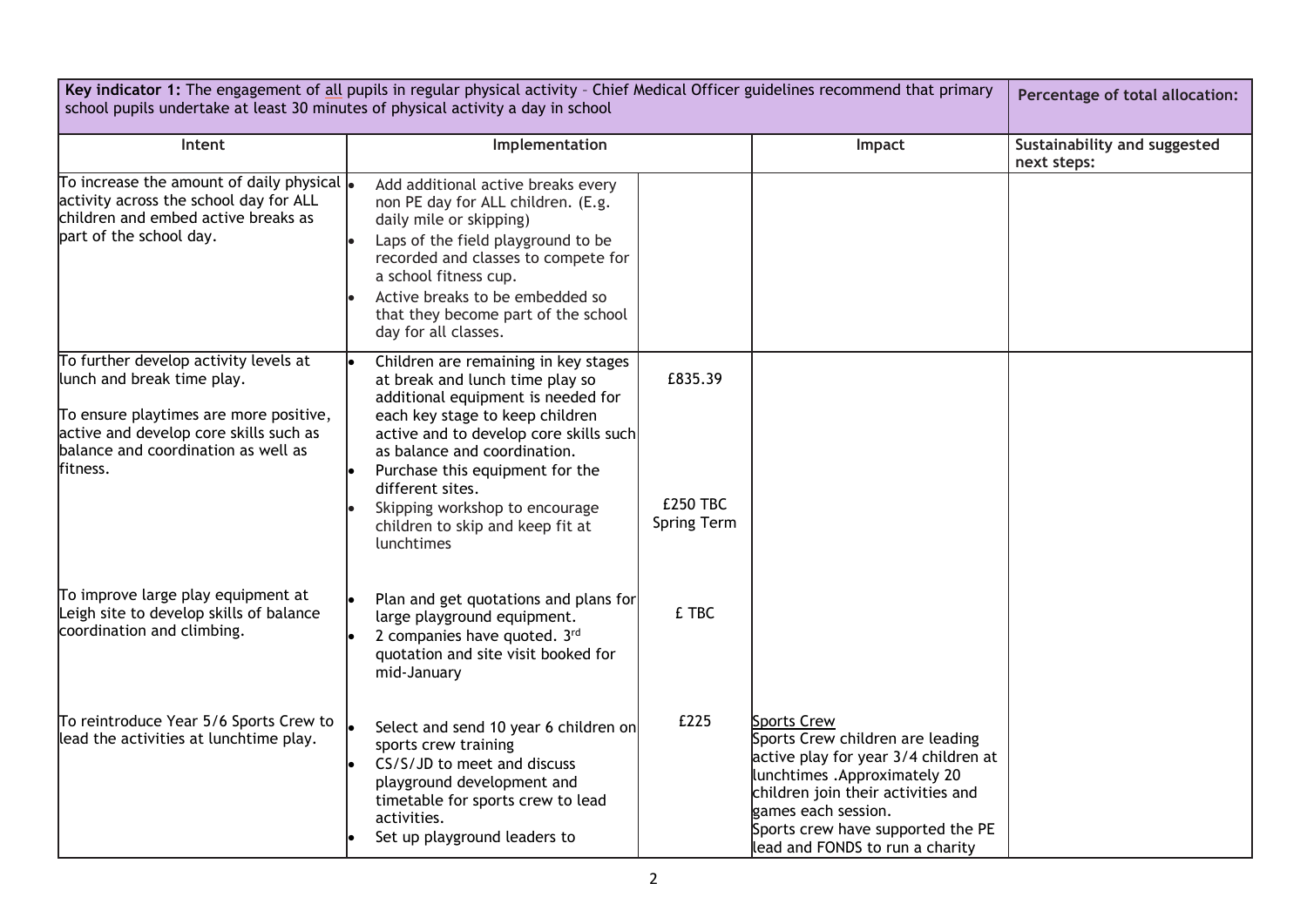|                                                                                                                                                                                                                                                                                            | organise activities for year 3/4 at<br>lunchtimes.<br>Order some additional equipment so<br>play leaders have a bag of<br>equipment to look after and use.<br>FONDS and CS organised a charity<br>reindeer run supported and led by<br>the sports crew                                                                                                                                                                                                                                                           | See above                          | reindeer run. They led warm ups/<br>supported the runners and gave out<br>the reindeer antlers to all the<br>participants. The 10 children are<br>enjoying their role and gaining<br>confidence as sports leaders. They<br>are helping increase activity and<br>fun and raise the profile of PE in<br>the school.                                                                                       |                                             |
|--------------------------------------------------------------------------------------------------------------------------------------------------------------------------------------------------------------------------------------------------------------------------------------------|------------------------------------------------------------------------------------------------------------------------------------------------------------------------------------------------------------------------------------------------------------------------------------------------------------------------------------------------------------------------------------------------------------------------------------------------------------------------------------------------------------------|------------------------------------|---------------------------------------------------------------------------------------------------------------------------------------------------------------------------------------------------------------------------------------------------------------------------------------------------------------------------------------------------------------------------------------------------------|---------------------------------------------|
|                                                                                                                                                                                                                                                                                            | Key indicator 2: The profile of PESSPA being raised across the school as a tool for whole school improvement                                                                                                                                                                                                                                                                                                                                                                                                     |                                    |                                                                                                                                                                                                                                                                                                                                                                                                         | Percentage of total allocation:             |
| Intent                                                                                                                                                                                                                                                                                     | Implementation                                                                                                                                                                                                                                                                                                                                                                                                                                                                                                   |                                    | Impact                                                                                                                                                                                                                                                                                                                                                                                                  | Sustainability and suggested<br>next steps: |
| Dorking Schools Sports Partnership<br>Employment of SSCO for the DSSP<br>To put school sport and physical activity<br>at the heart of the curriculum<br>To run a comprehensive sports<br>programme of festivals and competitions<br>To run workshops and CPD to keep<br>teachers upskilled | http:/www.dorkng-<br>schools.net/leisure.html<br>Provide updates in PESSPA to all<br>teaching staff<br>Provide updated planning for key<br>areas.<br>Development assessment in PE at<br>North Downs through DSSP workshop<br>Send NQTs and RQT on CPD<br>Reception teachers to attend EYFS<br>curriculum workshop to update their<br>curriculum<br>Participate fully in the wide DSSP<br>calendar of festivals and<br>competitions.<br>Monitor increase in activity in day of<br>children in partnership schools | Funding<br>allocated:<br>£2,160.00 | PE lead remains up to date with<br>all developments in PE.<br>New PE policy and updated PE<br>risk assessment have been<br>written and shared with staff.<br>North Downs have participated in<br>all the DSSP competitions in the<br>Autumn term: Year 5 boys, 6<br>boys and 5/6 girls football, year<br>3/4 and 5/6 gymnastics.<br>Year3/4/5/6 cross country and<br>vear 1 and 2 virtual multi skills. |                                             |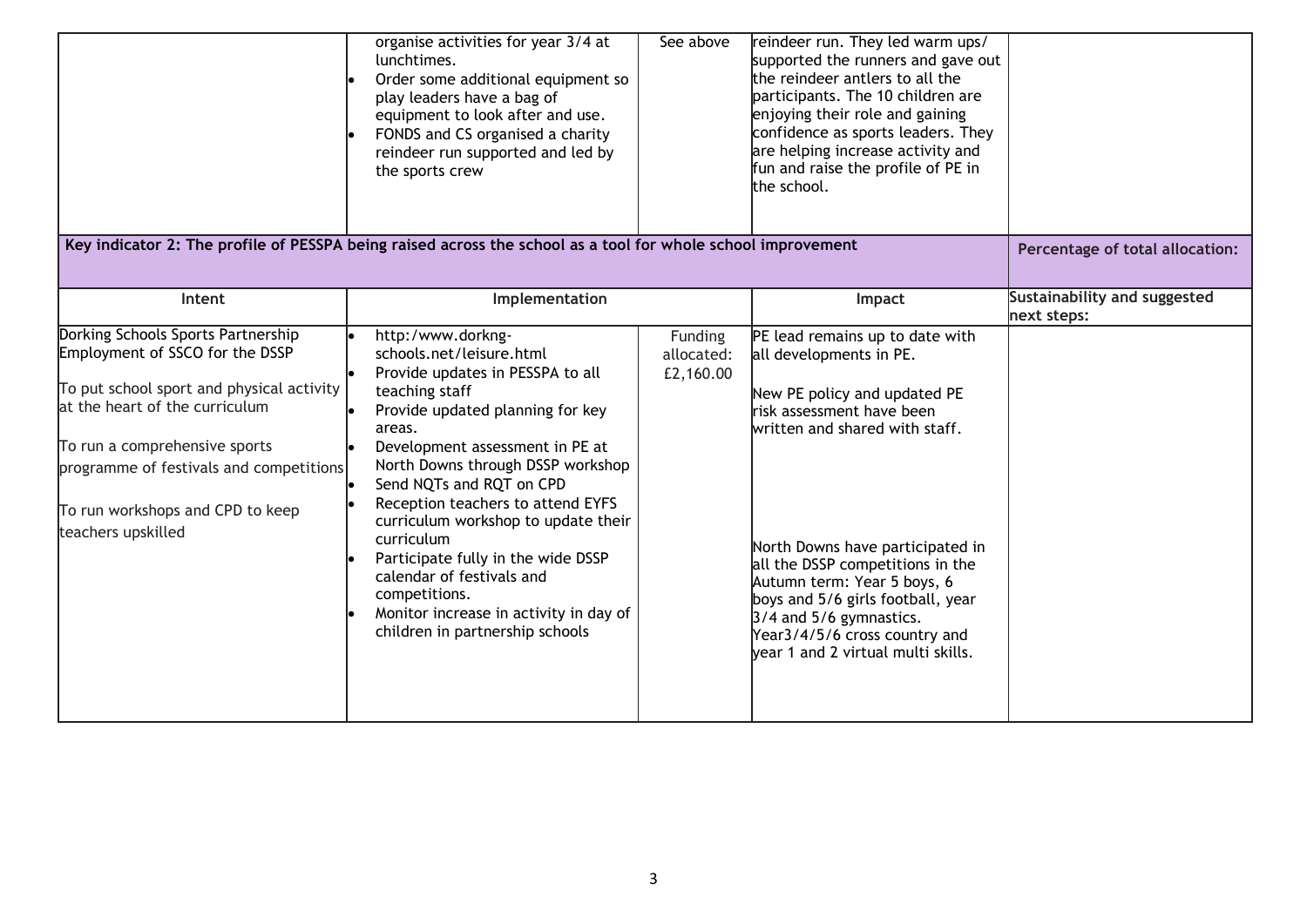| Key indicator 3: Increased confidence, knowledge and skills of all staff in teaching PE and sport                                  |                                                                                                                                                                                                                                                                                                                                                                                            |      | Percentage of total allocation:                                                                                                  |                                             |
|------------------------------------------------------------------------------------------------------------------------------------|--------------------------------------------------------------------------------------------------------------------------------------------------------------------------------------------------------------------------------------------------------------------------------------------------------------------------------------------------------------------------------------------|------|----------------------------------------------------------------------------------------------------------------------------------|---------------------------------------------|
|                                                                                                                                    |                                                                                                                                                                                                                                                                                                                                                                                            |      |                                                                                                                                  |                                             |
| Intent                                                                                                                             | Implementation                                                                                                                                                                                                                                                                                                                                                                             |      | Impact                                                                                                                           | Sustainability and suggested<br>next steps: |
| To improve progress and achievement for Dance                                                                                      |                                                                                                                                                                                                                                                                                                                                                                                            |      | Dance                                                                                                                            |                                             |
| all pupils in dance and gymnastics.<br>To upskill teachers by providing a high<br>standard resources for the teaching of<br>dance. | Purchase imoves. A resource to<br>provide lesson plans / music and<br>videos for dance lessons that are<br>active and show a progression in<br>skills<br>Staff to complete remote imoves<br><b>CPD</b><br>All staff will be teaching dance in<br>first half of spring term using<br>imoves<br>An inter class Strictly Come<br>Dancing competition will take<br>place just before half term | £497 |                                                                                                                                  |                                             |
| PE Lead to work with teachers needing<br>support teaching gymnastics.                                                              | <b>Gymnastics</b><br>Audit teachers to find out who<br>lacks confidence teaching<br>gymnastics<br>CS to work with these teachers<br>through lesson studies<br>PE Lead to monitor and watch<br>gymnastics and dance lessons to<br>ensure they are good to<br>outstanding                                                                                                                    |      | <b>Gymnastics</b><br>CS has worked with E on gymnastics<br>lesson study. E is now confident to<br>teach good gymnastics lessons. |                                             |
| To improve NQT's and RQT's confidence<br>and knowledge in teaching PE                                                              | NQT's/RQT's invited to attend<br>DSSP CPD in gymnastics / dance<br>and games.                                                                                                                                                                                                                                                                                                              |      |                                                                                                                                  |                                             |
| To continue to train staff in the teaching<br>of Forest Skills so that this can be<br>embedded in the curriculum                   | Send 2 staff to Sold outdoor<br>conference/training course                                                                                                                                                                                                                                                                                                                                 |      |                                                                                                                                  |                                             |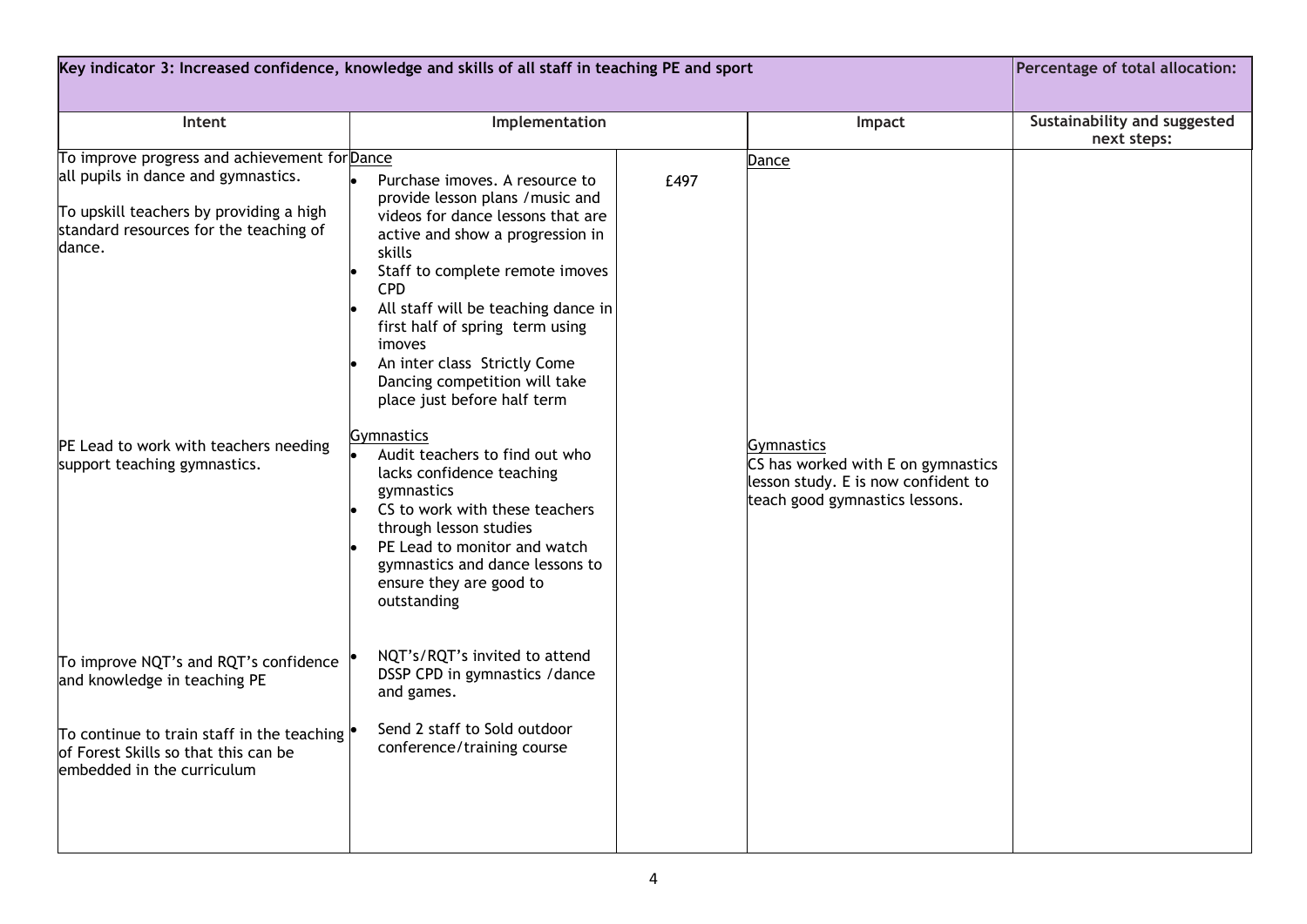| Key indicator 4: Broader experience of a range of sports and activities offered to all pupils                                                                                                           |                                                                                                                                                                                                                                                                                                                                                                                                                                                                                                                        |                     |                                                                                                                                                                                                                                                         | Percentage of total allocation:             |
|---------------------------------------------------------------------------------------------------------------------------------------------------------------------------------------------------------|------------------------------------------------------------------------------------------------------------------------------------------------------------------------------------------------------------------------------------------------------------------------------------------------------------------------------------------------------------------------------------------------------------------------------------------------------------------------------------------------------------------------|---------------------|---------------------------------------------------------------------------------------------------------------------------------------------------------------------------------------------------------------------------------------------------------|---------------------------------------------|
| Intent                                                                                                                                                                                                  | Implementation                                                                                                                                                                                                                                                                                                                                                                                                                                                                                                         |                     | Impact                                                                                                                                                                                                                                                  | Sustainability and suggested<br>next steps: |
| To develop a broad, and varied<br>curriculum that reflects our school and<br>PE curriculum aims.                                                                                                        | New long term plan introduced,<br>with additional activities and a<br>clear progression of skills.                                                                                                                                                                                                                                                                                                                                                                                                                     |                     | New long term plan has been shared<br>with all staff. Changes are still being<br>made as the curriculum develops.                                                                                                                                       |                                             |
| To ensure the curriculum follows a clear<br>progression of skills.                                                                                                                                      | Shared with staff.<br>Equipment ordered for all 3 sites<br>to enhance curriculum can be<br>taught to a high standard and<br>enables differentiation of skills.<br>Equipment to develop curriculum<br>in Forrest skills                                                                                                                                                                                                                                                                                                 | £2581.32<br>£189.94 | The new equipment has enabled<br>children to be more active in lessons<br>so they do not have to share<br>equipment.<br>It has also increased the<br>development of skills and allowed<br>more variety in the activities we<br>have been able to offer. |                                             |
| To develop a wider range of clubs for all $\bullet$<br>age groups to get more pupils involved in<br>extra activity.<br>To target any groups of less active<br>children with additional clubs to attend. | Begin to re-establish sports clubs<br>before and after school -football,<br>gymnastics, cross country and<br>sportshall.<br>CS and Sports Crew to devise a<br>questionnaire to send out to all<br>children to see what additional<br>clubs they would like in school.<br>PE lead to source good coaches<br>and set up these clubs once it is<br>safe to do so.<br>PE lead to look at children who<br>do not attend extra clubs outside<br>or inside school and target them<br>to attend at least one club in<br>school |                     | Clubs are being re-established with<br>free clubs for gym, cross<br>country, sportshall and football and<br>paid clubs in football, netball and<br>gymnastics.<br>Autumn Term over 60% of children in<br>year3/4/5/6 have attended school<br>clubs      |                                             |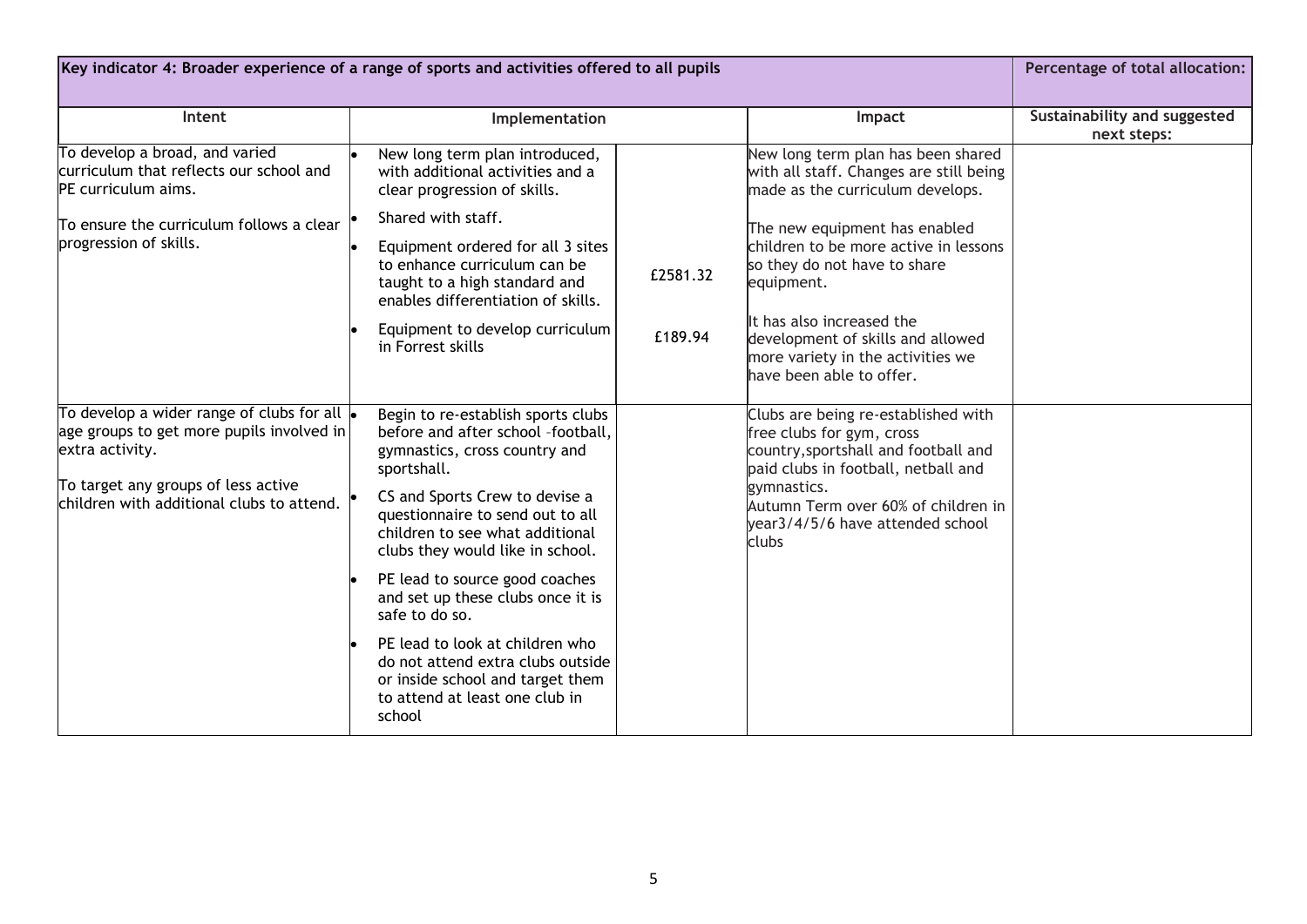| Key indicator 5: Increased participation in competitive sport                                                                                                                                                                                                            |                                                                                                                                                                                                                                                                                                                                                                                                                                                                                                                                                                     |                           |                                                                                                                                                                                                                                                                                                                                                                                                                                                                                                                                                                                                                                                                                                                                                                                                                                                                                                                            | Percentage of total allocation:             |
|--------------------------------------------------------------------------------------------------------------------------------------------------------------------------------------------------------------------------------------------------------------------------|---------------------------------------------------------------------------------------------------------------------------------------------------------------------------------------------------------------------------------------------------------------------------------------------------------------------------------------------------------------------------------------------------------------------------------------------------------------------------------------------------------------------------------------------------------------------|---------------------------|----------------------------------------------------------------------------------------------------------------------------------------------------------------------------------------------------------------------------------------------------------------------------------------------------------------------------------------------------------------------------------------------------------------------------------------------------------------------------------------------------------------------------------------------------------------------------------------------------------------------------------------------------------------------------------------------------------------------------------------------------------------------------------------------------------------------------------------------------------------------------------------------------------------------------|---------------------------------------------|
| Intent                                                                                                                                                                                                                                                                   | Implementation                                                                                                                                                                                                                                                                                                                                                                                                                                                                                                                                                      |                           | Impact                                                                                                                                                                                                                                                                                                                                                                                                                                                                                                                                                                                                                                                                                                                                                                                                                                                                                                                     | Sustainability and suggested<br>next steps: |
| To continue to provide increased<br>opportunities for participation in<br>competitive sport.<br>To develop intra and inter competition<br>and personal challenges through DSSP<br>virtual competitions and school intra<br>house / class and personal best<br>challenges | Fund additional children who wish to<br>represent the school at football in<br>year 5 /6 girls and boys District<br>Tournament to attend trials at after<br>school football club and coach to<br>attend boys competitions<br>Cover for specialist to attend<br>competitions and support teams<br>Purchase equipment to support team<br>training (and class teaching) for<br><b>District Competition</b><br>Purchase Sports Awards/Trophies/<br>medals/stickers to celebrate<br>achievements<br>Certificates for all virtual events and<br>inter school competitions | £338.00<br>£90<br>£849.80 | Competitions<br>Football<br>Additional 13 children<br>$\bullet$<br>attended after school<br>football club for the trials<br>sessions<br>30 children attend the 3<br>football tournaments<br>Year 6 boys came 1 <sup>st</sup> Year<br>5 boys 3rd and Year 5/6<br>girls 6th<br><b>Cross Country</b><br>56 children from year<br>3/4/5/6 took part in the<br>DSSP cross country with 3<br>of our teams achieving 1st<br>place and many individual<br>success<br>59 children attended 2 <sup>nd</sup> DSSP<br>cross country with 2 teams<br>in 1 <sup>st</sup> place and one in $2^{nd}$ and<br>many individual successes<br>Gymnastics<br>20 children took part in the<br>$\bullet$<br>competition<br>The year $3/4$ and the yea5/6<br>teams both finished in 1st<br>place with many individual<br>medallists.<br>Year 1 and 2 Virtual Multi Skills<br>• 60 children took part with<br>year 2 achieving 2 <sup>nd</sup> place |                                             |